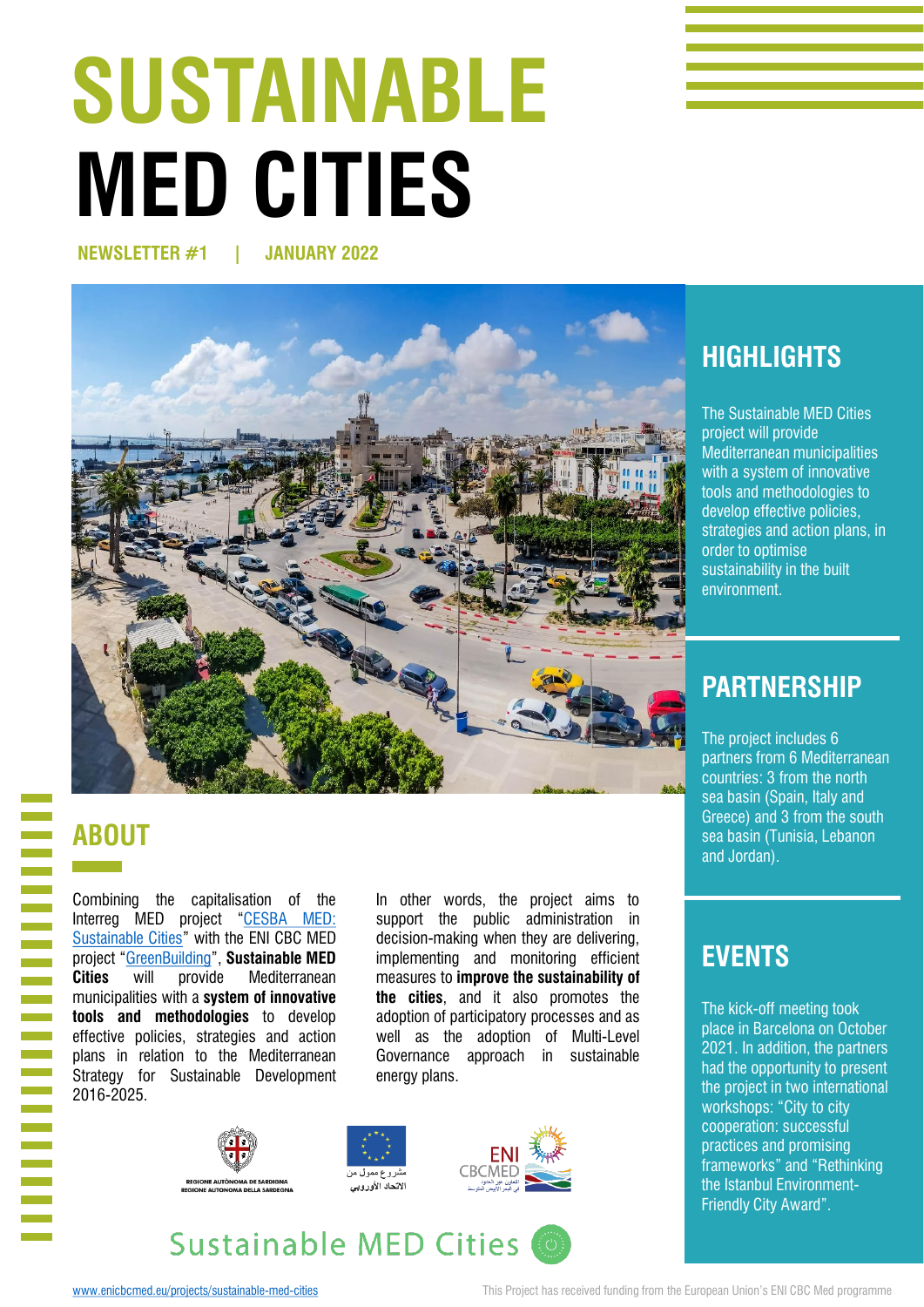#### **NEWSLETTER #1 | JANUARY 2022**

# **HIGHLIGHTS**

To reduce energy demand and CO2 emissions in the Mediterranean, quantified data are needed. Therefore, the project will share tools and methodologies to set common targets and to measure the overall progress in terms of energy efficiency in urban areas. By doing this, the capacity to act of local authorities in sustainable built environment will increase. The adoption of participatory and multi-level governance approaches will increase too. Finally, the impact of policy instruments used by municipalities such as urban plans, strategic plans and building regulations will be addressed.



#### **EXPECTED ACHIEVEMENTS**

- Enhanced open-source assessment and rating system for planning and monitoring sustainability of buildings, neighbourhoods, and cities.
- Expanded generic framework and common tools that can be easily contextualized to national characteristics.
- Adapted local tools and demonstration pilots in three Mediterranean cities: Irbid (Jordan), Moukhtara (Lebanon) and Sousse (Tunisia).

#### **WHO WILL BENEFIT**

- Municipalities and regional authorities
- Energy and urban agencies
- Training centers and schools
- Designers, urban planners, architects and engineers
- Construction companies and materials producers
- Universities and research centers



[www.enicbcmed.eu/projects/sustainable-med-cities](http://www.enicbcmed.eu/projects/sustainable-med-cities) This Project has received funding from the European Union's ENI CBC Med programme